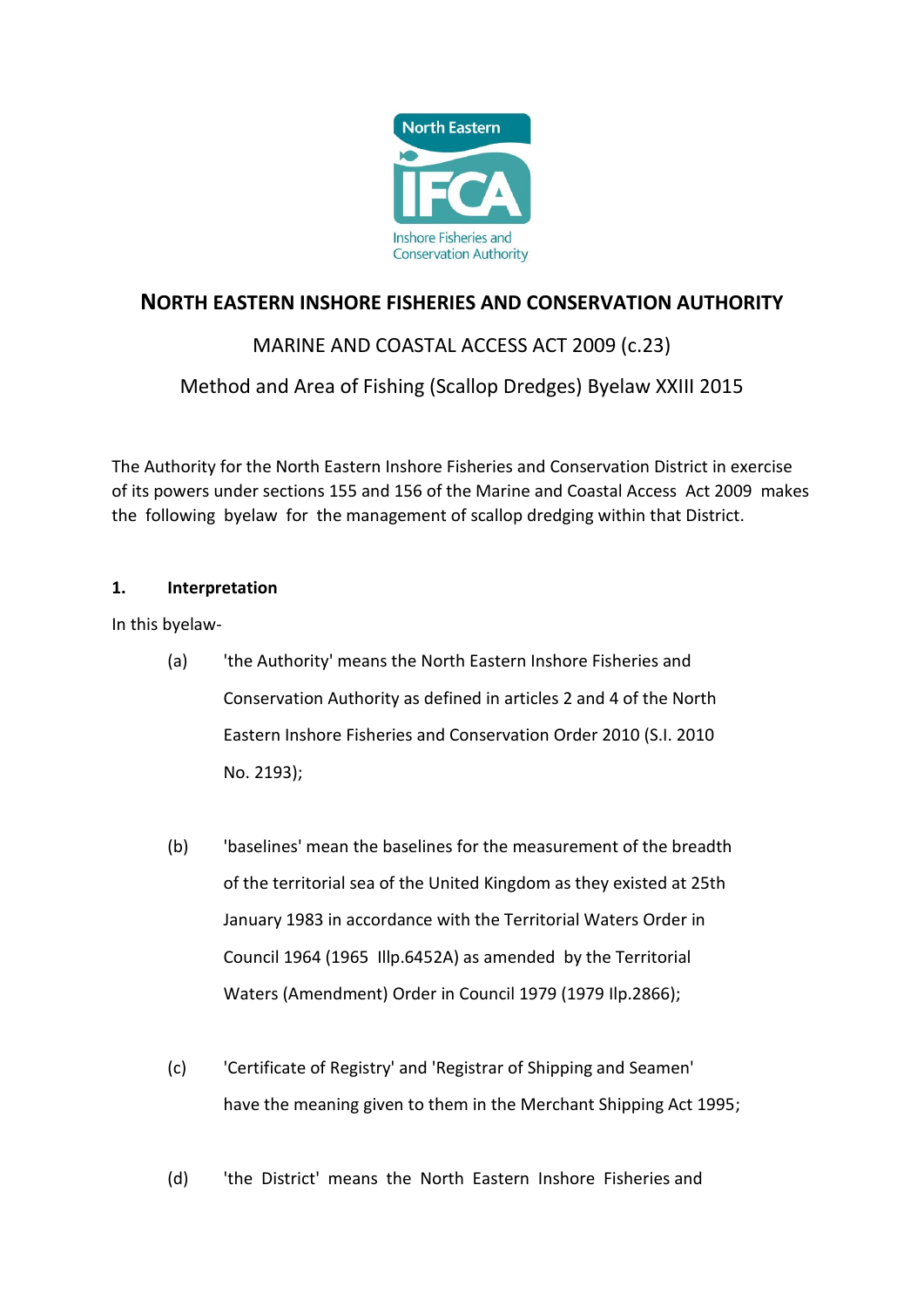Conservation District as defined in articles 2 and 3 of the North Eastern Inshore Fisheries and Conservation Order 2010;

- (e) 'fully functioning Automatic Identification System' means an operational transceiver of Class A or Class B design that transmits accurate information including the ships identity, type, position, course, speed and can exchange information with shore-based facilities;
- (f) 'three nautical mile limit line' means a line drawn three nautical miles seaward of and running parallel to the baselines;
- (g) 'six nautical mile limit line' means a line drawn six nautical miles seaward of and running parallel to the baselines;
- (h) 'overall length' of a vessel means the overall length as recorded on the vessel's Certificate of Registry, issued by the Registrar of Shipping and Seamen;
- (i) 'engine power' of a vessel means the engine power as recorded on the vessel's Certificate of Registry, issued by the Registrar of Shipping and Seamen;
- (j) 'scallop' means an animal of the species *Pecten maximus* or *Aequipecten opercularis;*
- (k) 'scallop dredge' means any appliance with a rigid framed mouth which is towed through the water and is manufactured, adapted, used or intended for use for the purpose of fishing for scallops;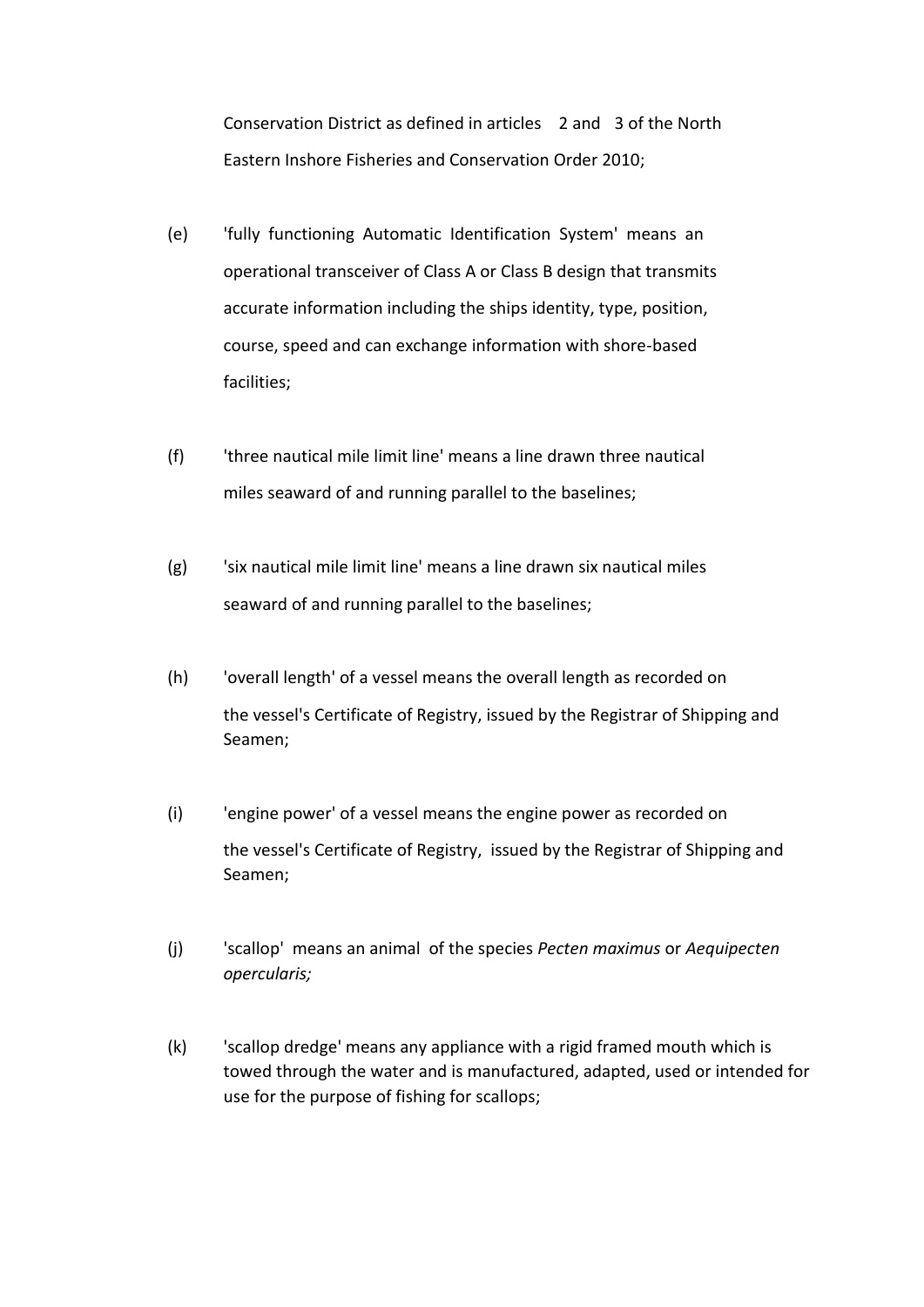- (l) `scallop dredging permit' means a permit issued in accordance with paragraph 3;
- (m) `specified scallop dredging area' means that part of the sea within the District bounded to the north by the boundary of the District, to the south by a line drawn east from Filey Brigg (Lat 54°12.91' North Long 000015.30' West), to the west by the three nautical mile limit line and to the east by the six nautical mile limit line;
- (n) 'track record' means documentary evidence of annual catch (from within the District) and landings (at ports or harbours within the District) of scallops.

#### **2. Prohibitions**

- (a) A person must not use a scallop dredge outside the specified scallop dredging area.
- (b) A person must not use a scallop dredge within the specified scallop dredging area unless that person holds a valid scallop dredging permit.
- (c) A person must not carry or use a scallop dredge on or from a vessel unless the vessel is operating a fully functioning Automatic Identification System.

## **3. Scallop Dredging Permits**

- (a) The Authority may issue a scallop dredging permit to a named person or persons, in respect of a named vessel, authorising the use of a scallop dredge within the specified scalloping area, subject to the provisions of this byelaw.
- (b) The owner of a vessel meeting all of the criteria specified in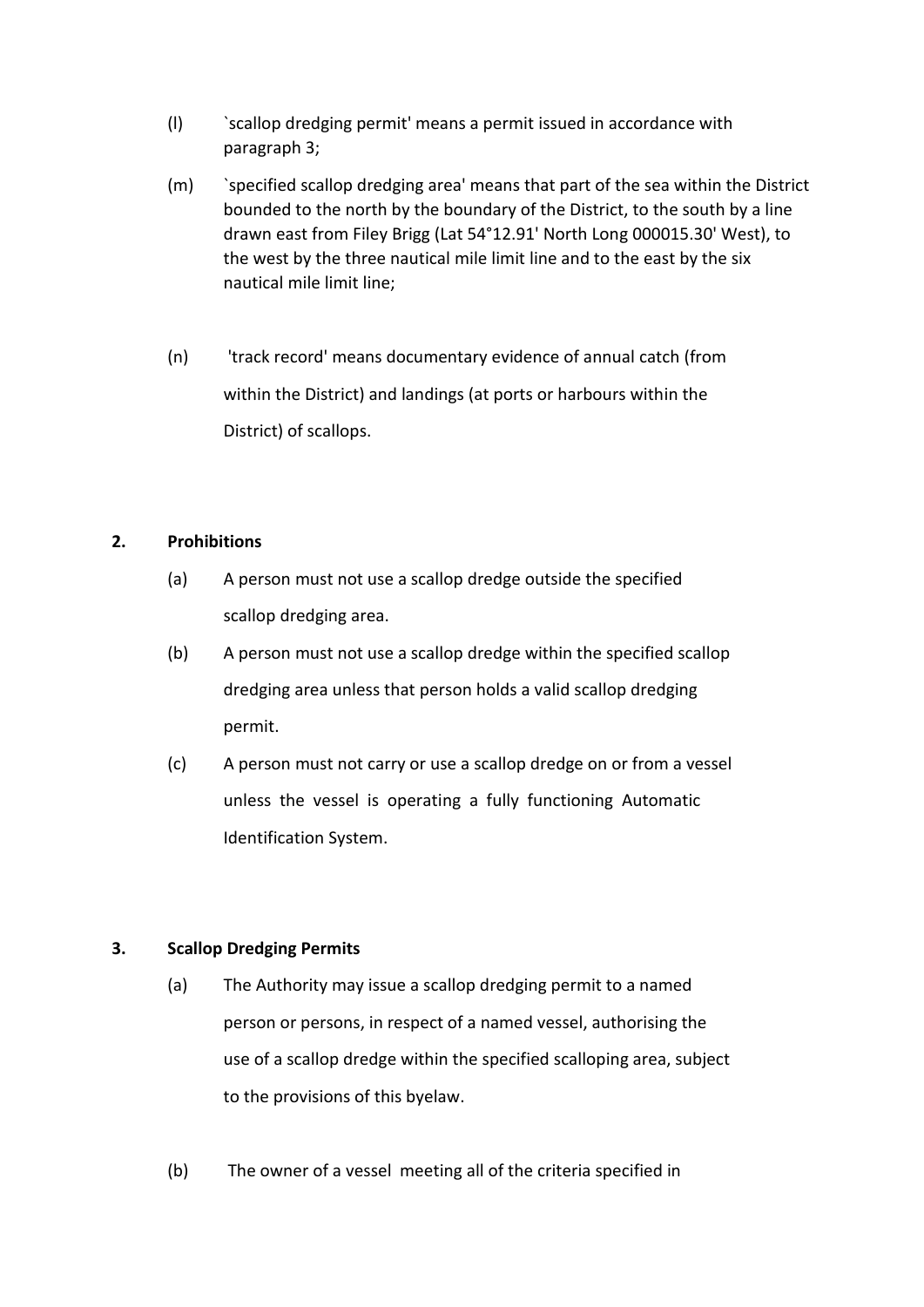paragraph (c) or all of the criteria specified in paragraph (d) may make an application to the Authority for a scallop dredging permit in respect of that vessel.

(c)

- (i) The vessel is registered as a fishing vessel in accordance with Part II of the Merchant Shipping Act 1995 or in the Channel Islands or the Isle of Man and holds a valid current fishing licence issued by the appropriate United Kingdom Fisheries Department at the time the application is made.
- (ii) The overall length of the vessel does not exceed 12 metres.
- (iii) The engine power of the vessel does not exceed 221 kilowatts.

## (d)

- (i) The vessel is registered as a fishing vessel in accordance with Part II of the Merchant Shipping Act 1995 or in the Channel Islands or the Isle of Man and holds a valid current fishing licence issued by the appropriate United Kingdom Fisheries Department at the time the application is made.
- (ii) The overall length of the vessel does not exceed 18.3 metres.
- (iii) The engine power of the vessel does not exceed 400 kilowatts.
- (iv) The vessel possesses a track record of catching and landing a minimum of 500 kilograms of scallops within the District in any three month period prior to 31 December 2013.
- (v) The vessel owner has presented the vessel's track record to the Authority within three calendar months of the date of this byelaw coming into force. It is the vessel owner's responsibility to demonstrate the validity and accuracy of such a track record.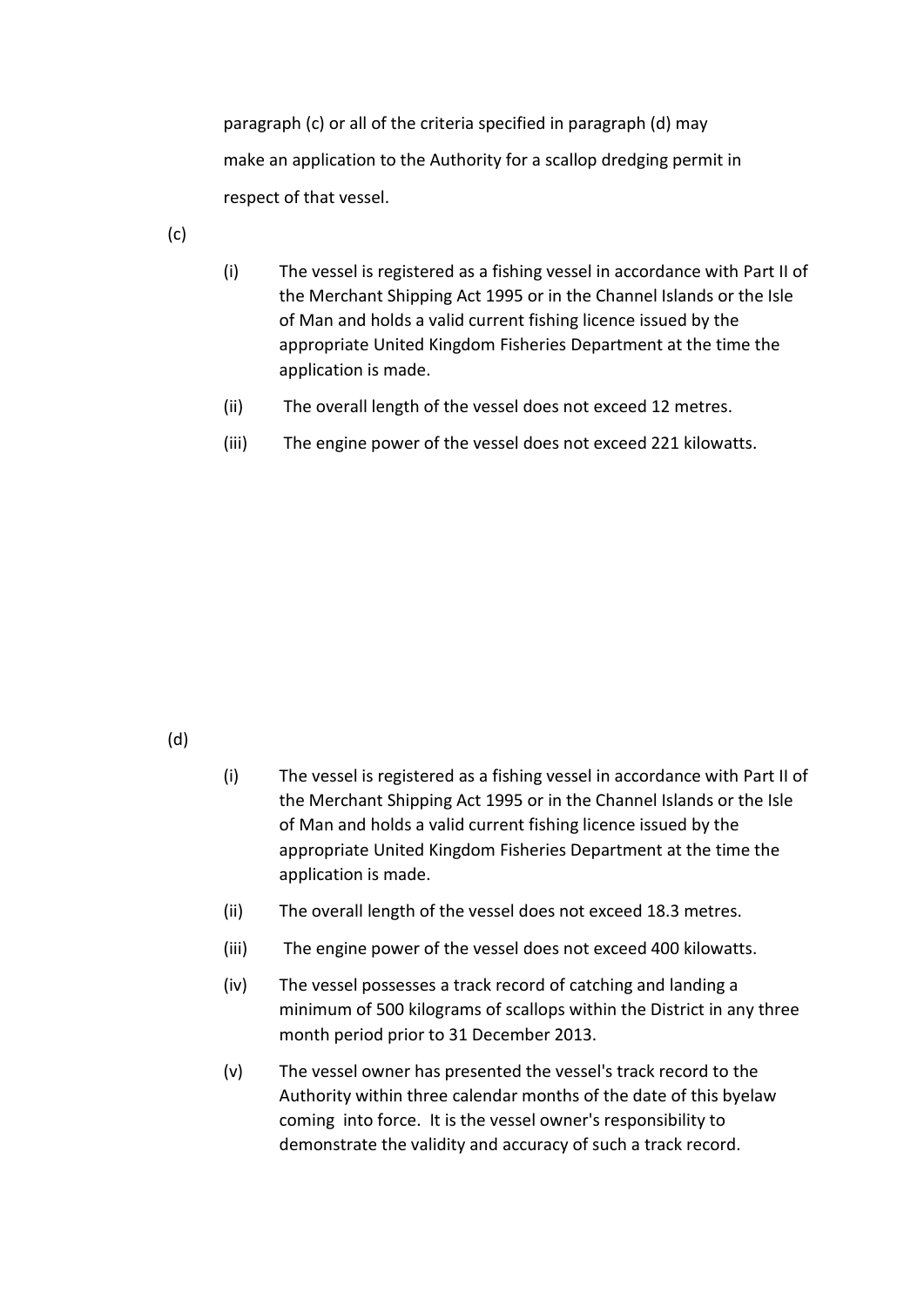### **4. Transfer of track records**

(a) A track record may be transferred from a donor vessel to recipient vessel providing:

(i) the recipient vessel is of an equal or smaller overall length than the donor vessel;

(ii) the engine power of the recipient vessel is equal or smaller than that of the donor vessel; and

(iii) the ownership of the recipient vessel is the same as that of the donor vessel.

- (b) Any transfer of a track record must be notified to the Authority within one month of the transfer.
- (c) Transfer of a track record removes all of the track record from the donor vessel.
- (d) In the case of the sale of a donor vessel from which a track record has been transferred, the selling owner must inform the buyer of the vessel of the transfer of track record prior to the point of sale.

## **5. Application for scallop dredging permits**

- (a) Scallop dredging permits will be valid from 1 November to 30 April the following year inclusive.
- (b) A fee of £500 will be charged by the Authority for each scallop dredging permit upon application and renewal only.
- (c) Each year, the Authority will determine the maximum number of scallop dredging permits (if any) to be issued, taking into account the specified scallop dredging area and the exploitable stock available. The Authority will publish on its website before or as soon after 1st November as reasonably practicable, the maximum number of permits that will be issued.
- (d) Scallop dredging permits will be issued in accordance with the following process: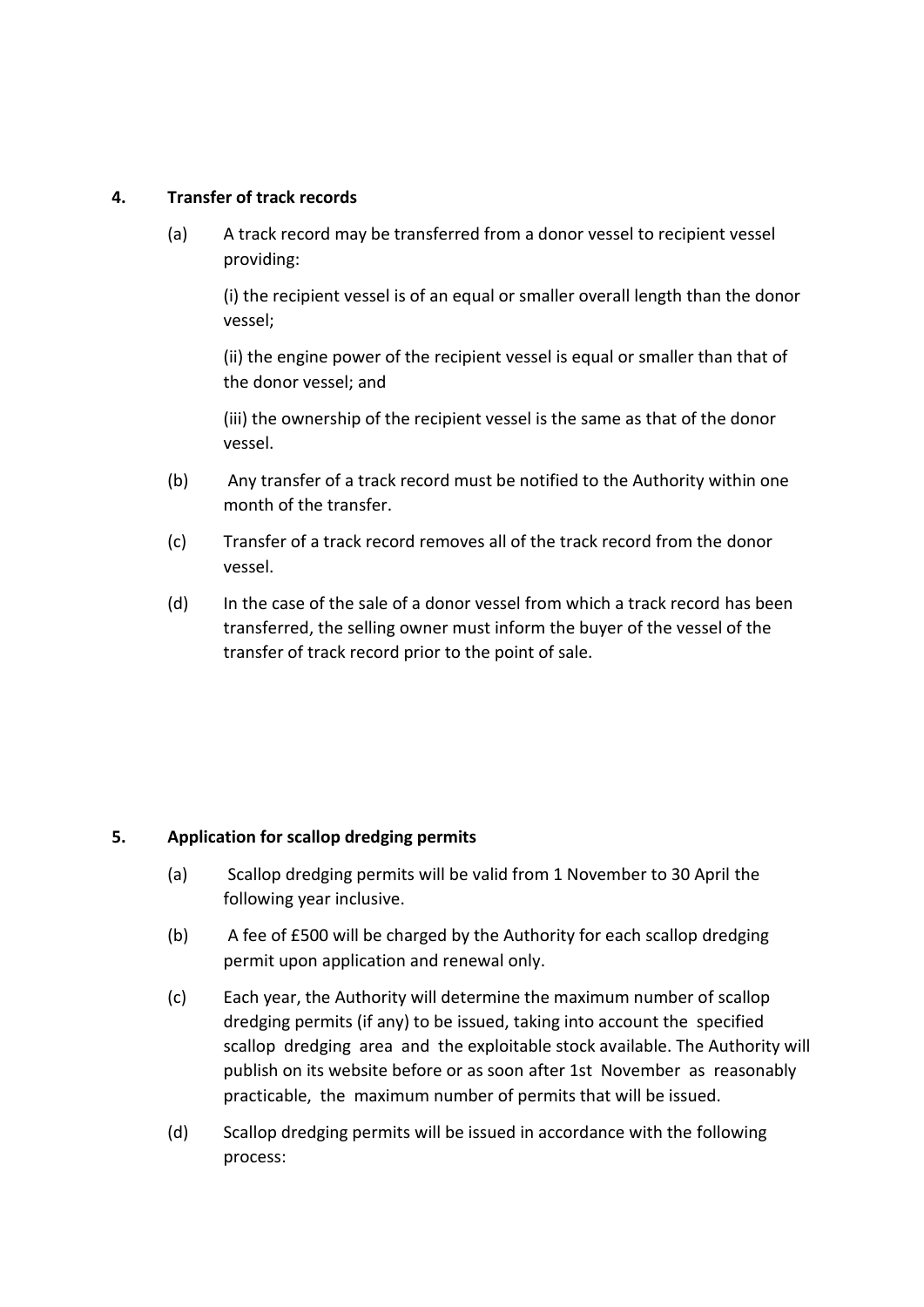- (i) If the number of applicants does not exceed the maximum number of available permits determined by the Authority in accordance with paragraph 5(c) then each eligible applicant will be issued a permit, subject to the provision of this byelaw.
- (ii) If the number of applicants exceeds the maximum number of available permits determined by the Authority in accordance with paragraph 5(c) then permits will be issued to those vessels that can demonstrate the longest track record until the number of available permits has been fully allocated.
- (iii) The outcome of each application will be confirmed in writing to the respective applicant and unsuccessful applicants will be given the opportunity to appeal the decision.
- (iv) All appeals must be received by the Authority, in writing, with supporting evidence, within 21 days of the date the letter is sent confirming the original decision.
- (v) Appeals will be considered by the Authority who will notify the appellant of the outcome within 7 working days of the respective hearing.
- (vi) The appeal process will only consider the content of the written evidence provided by the appellant and that the correct procedure has been applied.
- (vii) The Authority's decision is final.
- (e) The Authority retains the right to refuse to issue a permit until such time as any applicant makes available any outstanding information required for the issue of that permit, or outstanding information from a previous year required by paragraph 6 of this byelaw or receipt of the permit fee required by paragraph 5(b).
- (f) Scallop dredging permits are not transferable between vessels and can only be used by a person named in the scallop dredging permit and in conjunction with the vessel named in the scallop dredging permit.

# **6. Monthly returns**

The holder of a scallop dredging permit must, by no later than the fifth day of each month, submit to the Authority information on catch of scallops in kilograms or tonnes (live weight) and active fishing time in hours for the previous month and any other information that the Authority deems necessary.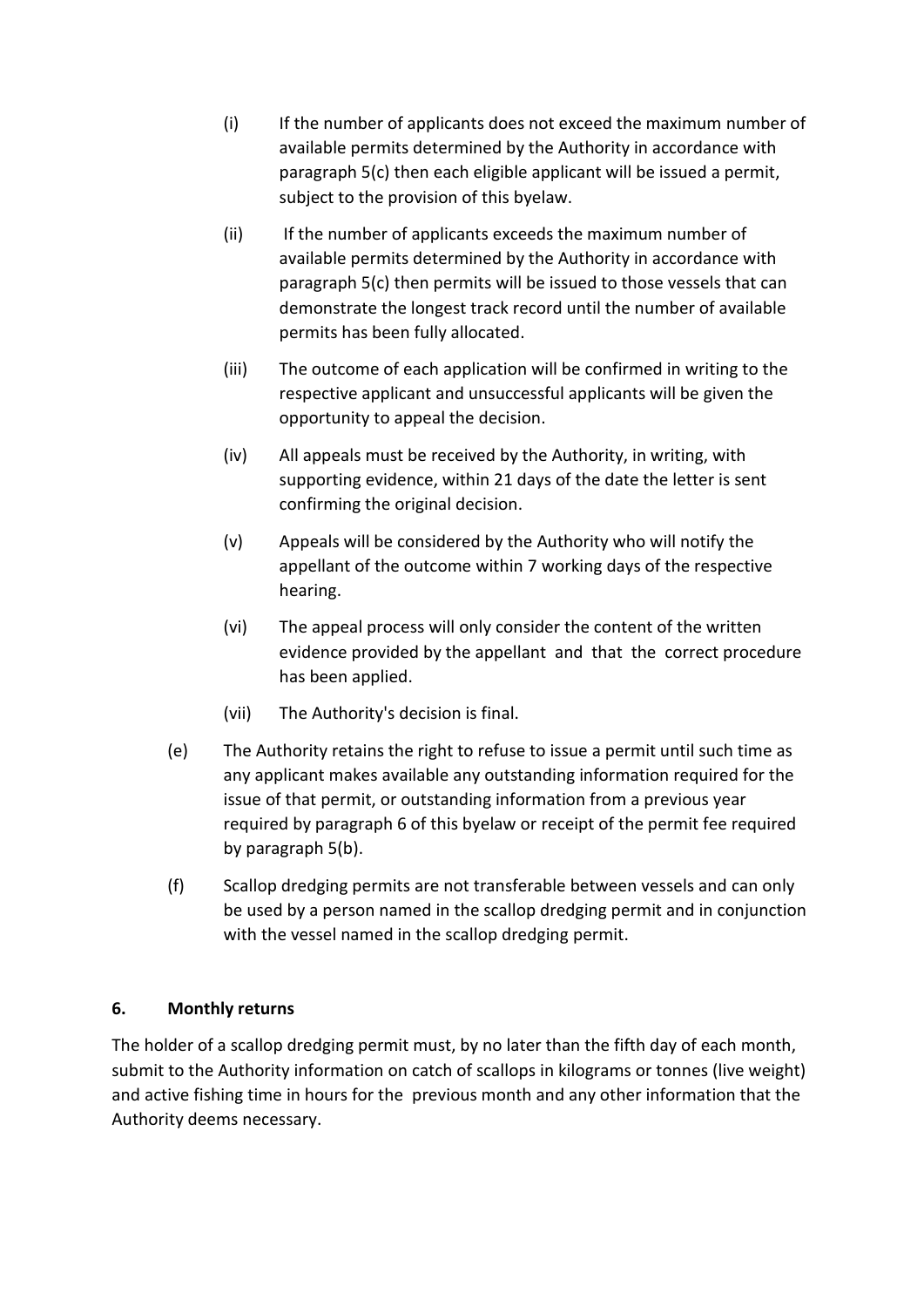## **7. Suspension of scallop dredging permits**

- (a) If the Authority considers it necessary it may suspend any scallop dredging permits issued for a specified period. In taking such a decision the Authority will consider:
	- (i) all available and current scientific and survey data;
	- (ii) internal scientific advice from within its membership;
	- (iii) any advice provided by the Centre for Environment, Fisheries and Aquaculture Sciences;
	- (iv) any advice provided by Natural England or other external authorities, organisations, persons or bodies as the Authority thinks fit;
	- (v) information from any other relevant source; and
	- (vi) representations from scallop dredging permit holders.
- (b) Prior notice of such action will be provided in writing to all permit holders and through publication on the Authority's website at least ten working days prior to any suspension taking effect.
- (c) Any representations must be lodged in writing to the Authority within five working days of the date of the original notice provided to permit holders.
- (d) Such representations will be considered by the Authority members in combination with the conditions listed in paragraph 10 and a final decision will be made.
- (e) Notification of the final decision, including suspension of permits will be made in writing to all permit holders and on the Authority's website within five working days of the final decision.
- (f) Such a suspension may apply to all or part of the specified scallop dredging area.

## **8. Seasonal Closure**

A person must not use a scallop dredge between 1 May and 31 October of the same year inclusive.

## **9. Daily Closure**

A person must not use a scallop dredge, on any day, before 07:00 hours, or after 19:00 hours.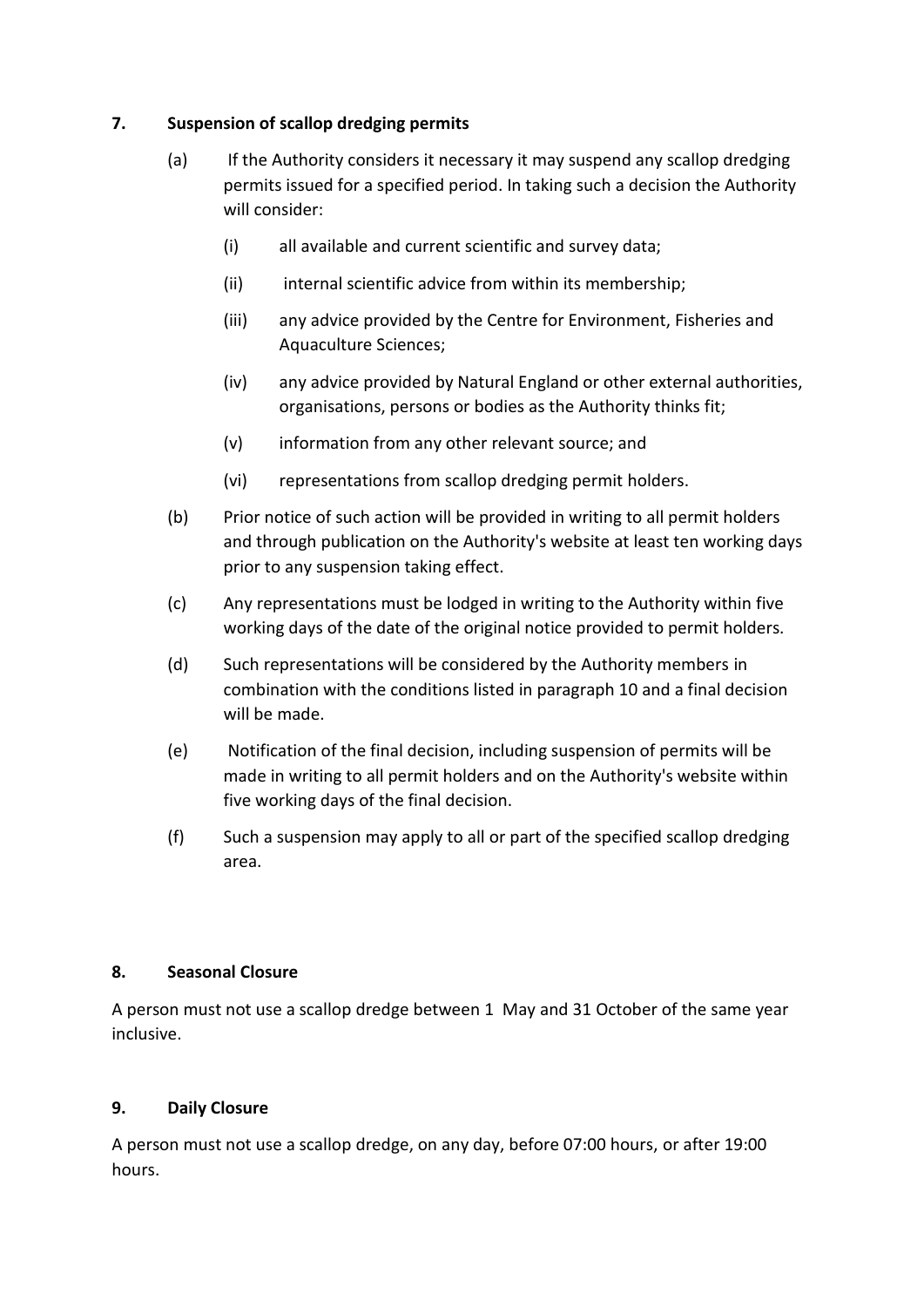### **10. Dredge Conditions**

- (a) A person using a scallop dredge must comply with the relevant EC and national fisheries legislation.
- (b) A person must not use a scallop dredge which has its ring size, spaces between rings or netting mesh size of the retaining bag obstructed or otherwise reduced by any method.
- (c) A person must not use more than 10 scallop dredges from a single vessel at any one time.
- (d) Where multiple scallop dredges are used, a person must not use a towing bar to which scallop dredges are attached which is wider than five metres.
- (e) A person must not use a towing bar to which scallop dredges are attached which is extendable beyond five metres as measured between its extremities including all attachments.

## **11. Revocations**

- (a) The byelaw with the title 'XXIII Method and Area of Fishing (Dredges) Byelaw' made by North Eastern Inshore Fisheries and Conservation Authority on 6 December 2012 in exercise of its power under section 155 and 156 of the Marine and Coastal Access Act 2009 in force immediately before the making of this byelaw is revoked.
- (b) The emergency byelaw with the title 'Emergency Byelaw for the Prohibition of Dredges for Fishing' made by North Eastern Inshore Fisheries and Conservation Authority on 2 February 2015 in exercise of its power under section 157 of the Marine and Coastal Access Act 2009 in force immediately before the making of this byelaw is revoked.

# Explanatory note *(This note is not part of the byelaw)*

The intention of this byelaw is to protect the scallop stock within the District from overexploitation and minimise the associated impact on the wider marine environment.

The byelaw limits scallop dredging by means of a restricted permit scheme with the following features-

(a) a maximum vessel size (12 metres overall length) and engine power (221 kilowatts);